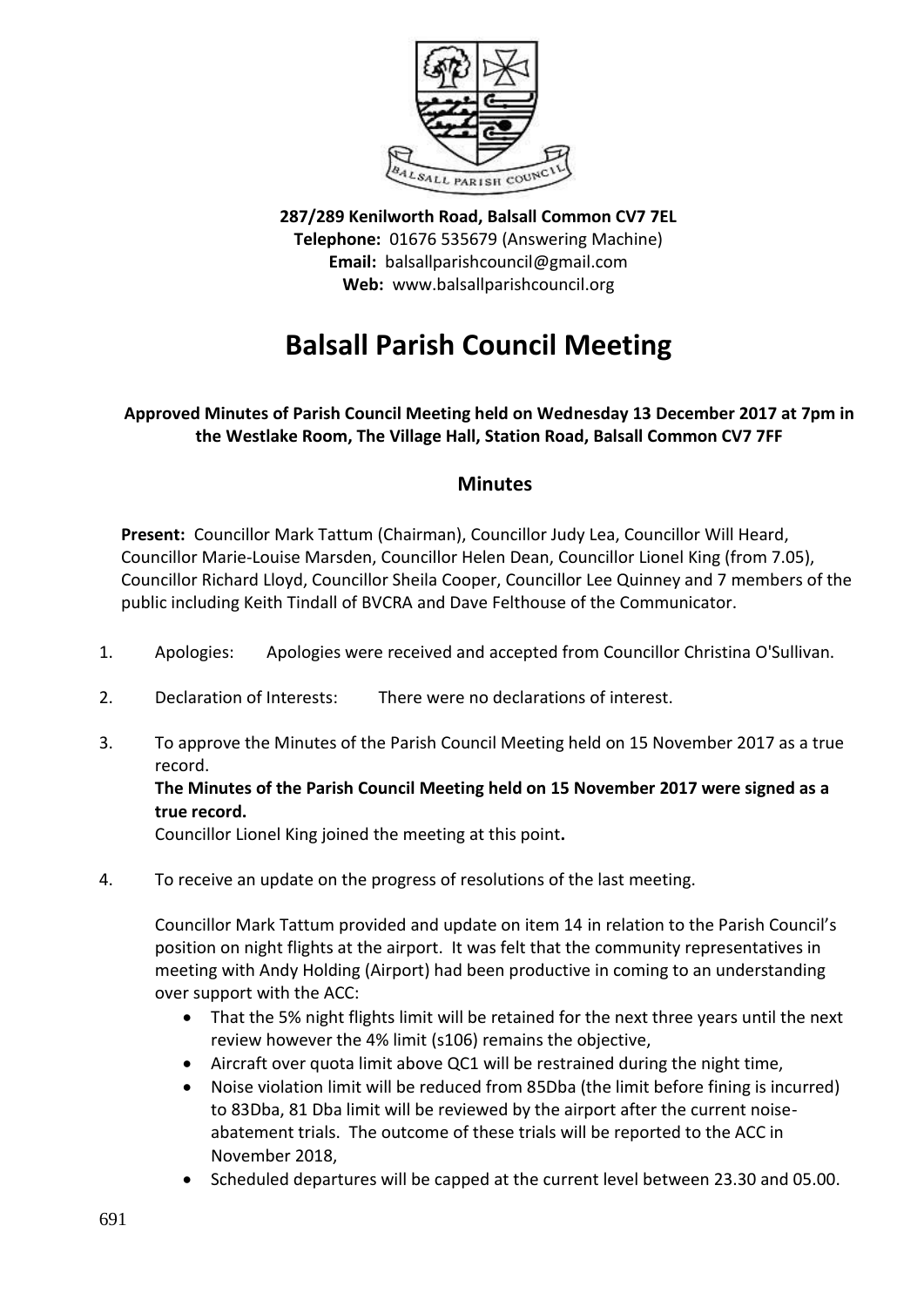Councillor Helen Dean provided an update on the NDP Household Questionnaire. It was stated that the number of returned questionnaires was 1270 which exceeded the 850 target for a statistically good level of return. Late requests for lost/misplaced/not supplied questionnaires were supplied by Stratford upon Avon DC as far as possible. Comments are being analysed by the Unit for a report expected in January 2018.

Update on correspondence 16.2 – request to contribute information to feed into the Terms of Reference being constructed by SMBC as part of the Community Governance Review process has been completed by the Clerk. Subsequently, SMBC Governance Committee met on the 28<sup>th</sup> November and delegated the completion of the TOR and reconsideration of the initial consultation period to a Steering Group of members and SMBC officers. Suggestions and ideas were sought on the most appropriate methods of consulting with residents and the Clerk has responded to SMBC on this, indicating what resources could be put at their disposal for promotion and to run events.

As an update on the removal and replacement of the tree outside the ex-HSBC, the Clerk has requested of SMBC an indication as to when and where the replacement tree will be provided.

## 5. Accounts:

(5.1) Accounts

Proposal to approve the list of Payments for Approval and Payments Made for the month of November 2017.

**The list of Payments for Approval and Payments made for the month of November 2017 was approved.**

(5.2) Bank Reconciliation To sign off Bank Reconciliations for the period 01.11.17 – 30.11.17. **The bank reconciliation for the period 01.11.17 – 30.11.17 was approved.**

#### 6. Planning Matters

(6.1) 03017

Brook Farm, Meer End Road, Meer End, Solihull Erect a replacement dwelling (Resubmission of PL/2017/01500/MINFDW) **Resolved to make no comment.**

(6.2) 03022

175A Kenilworth Road, Balsall Common, Solihull CV7 7ES Two storey side extension

**Resolved to make no objection but state that the extension should be subservient to the existing dwelling. It is understood that there is a large oak tree close to the extension which may be affected, SMBC requested to have regard to any TPO that might be in place.**

(6.3) 02767

15 Asbury Road, Balsall Common, Solihull CV7 7QN

Convert one side of garage into habitable space with walk-in shower converting downstairs toilet. Garage door replaced with wall and UPVC window, plus doorway to main house.

**Resolved to make no comment.**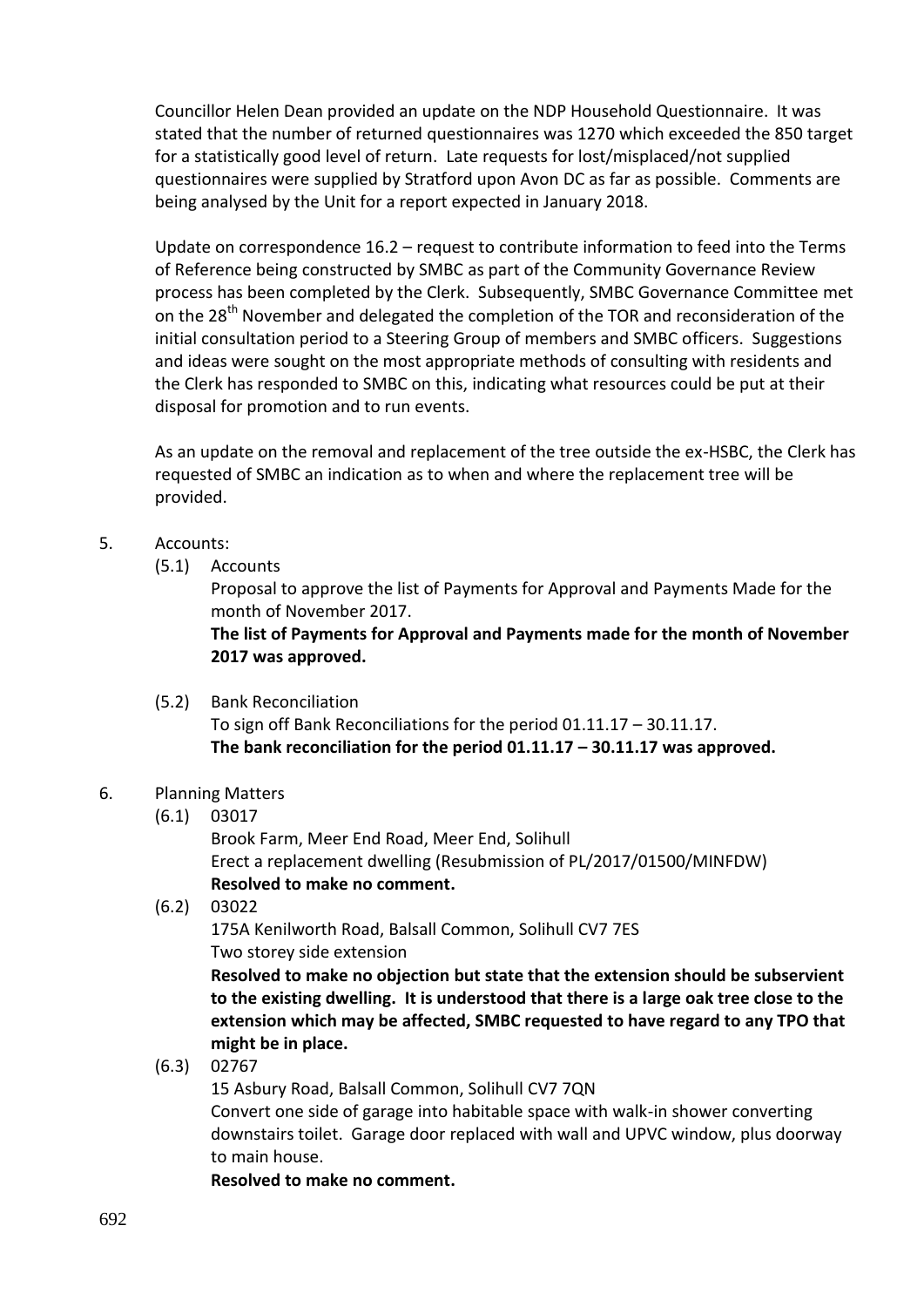## (6.4) 02963

Dorene Farm, Meer End Road, Meer End, Solihull Demolition of part converted agricultural barn and formation of one bedroom granny annexe for use in connection with the main dwelling house.

**Resolved to ask for more information with regard to compliance with the existing planning consent.**

(6.5) 03046

24 Greenfield Avenue, Balsall Common, Solihull CV7 7UG Reconstruction of existing conservatory with new flat roof, glazed lantern, part brick boundary wall and squaring off ends of building.

# **Resolved to make no comment.**

(6.6) 02983

The Old Hayloft, Fen End Lodge, Fen End Road, Fen End, Solihull Change of use of holiday let to non-restricted dwelling with associated parking and curtilage.

**Resolved to not object to the proposal but request that there is a condition that removes permitted development rights.**

(6.7) 03096

97 Station Road, Balsall Common, Solihull CV7 7FN Two storey side extension, single storey rear extension and minor internal alterations.

## **Resolved to make no comment.**

(6.8) 03141

221 Kenilworth Road, Balsall Common, Solihull CV7 7EL

Two storey garage, bedroom, office & kitchen extension.

**Resolved not to object to this proposal on the basis of a statement by a representative of the applicant made at the council meeting, that the extension will be reduced in size away from the side boundary, an amendment which was welcomed.**

(6.9) 03144

6 Speedwell Drive, Balsall Common, Solihull CV7 7AU

Crown reduce in height by 2m and reduce spread by 2m 1 No. oak tree (T4). **Resolved to not object to this proposal but to request that the Tree Officer is involved in agreeing the extent of crown and spread reduction of the tree.**

(6.10) 03075

384 Kenilworth Road, Balsall Common, Solihull CV7 7ER Ground floor rear extension of the premises 384/384a Kenilworth Road, Balsall Common, CV7 7ER

**Resolved to support the proposal to expand the business premises but express concerns in relation to parking and service vehicle access. As it is not completely clear how parking and vehicle access and turning is to be dealt with, it is requested that SMBC satisfy themselves in relation to these issues.**

(6.11) 03155

Jaromere, Balsall Street, Balsall Common, Solihull New tiled roof extension to the rear elevation to replace existing conservatory. **Resolved to make no comment.**

(6.12) 03094

Land on the south west side of Fen End Road, Fen End, Solihull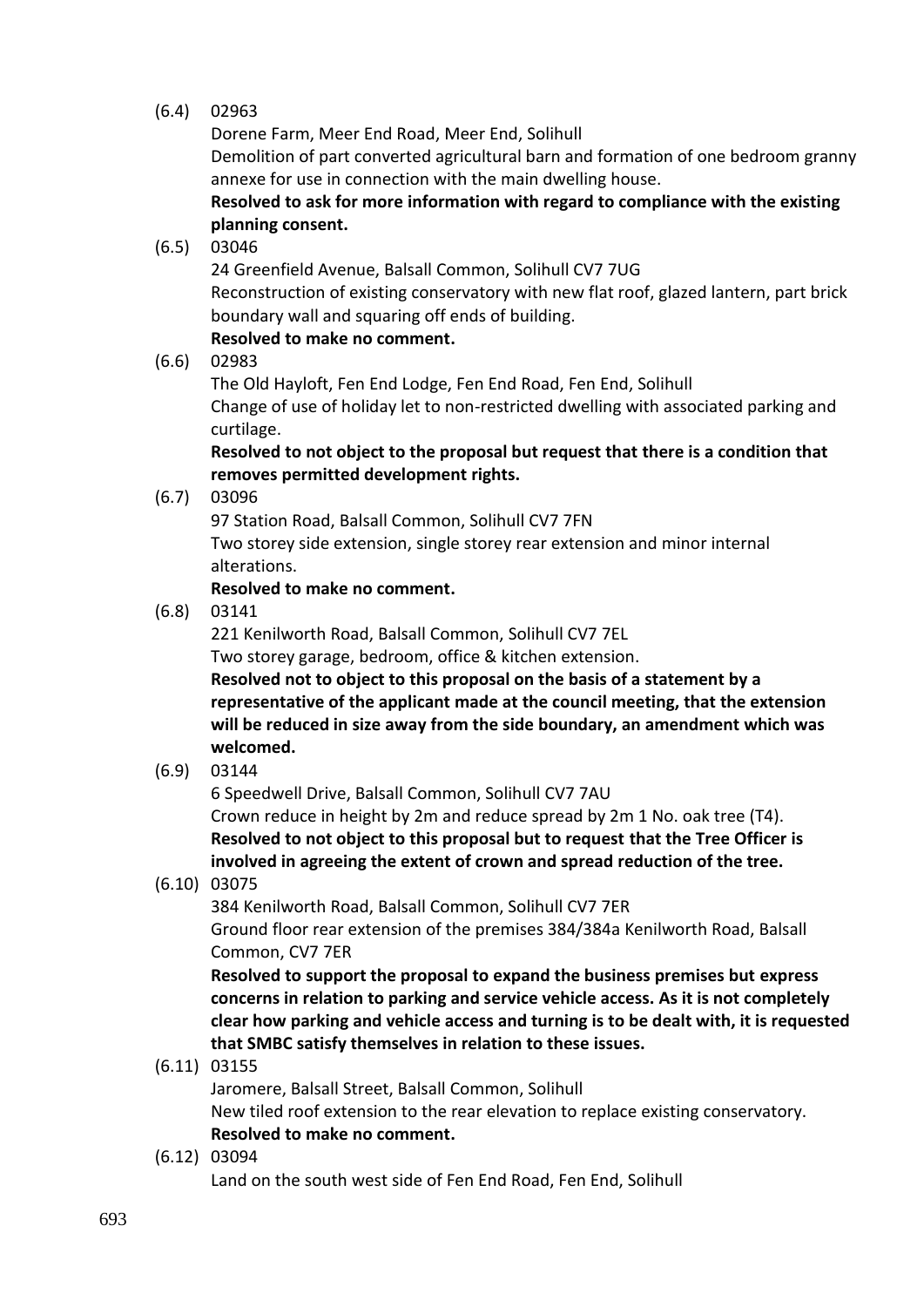Variation of condition No. 1 on planning approval PL/2017/00813/PPFL to allow for the creation of an additional access track to the south of the existing polytunnels, creation of an irrigation reservoir instead of 5 surface water tanks, nonimplementation of hardstanding to accommodate approved water tanks and formation of service yard to the south of the glasshouse and alteration to south east gable end.

#### **Resolved to make no comment.**

7. Public Forum

Residents of the parish are invited to make representation, answer questions and give evidence in respect of the business on the agenda. There were no representations from the public forum.

- 8. Proposal to agree to the stage 1 list of works for Willow Park improvements. This item was adjourned as not all the works quotations had been received.
- 9. Proposal to accept the recommendation of Finance and General Purposes Committee concerning the lease of Willow Park. **Resolved to accept the recommendation of Finance and General Purposes Committee concerning exploring the extension of the Willow Park lease.**
- 10. Proposal to accept the budget principles as recommended by Finance and General Purposes Committee to be used in setting the 2018/19 budget. **It was resolved to amend principle A to read "Earmarked reserves for HS2 in 2017/18 will**

**be maintained into 2018/19".**

**It was resolved to amend principle B to read "General reserves should be returned to the residents of Balsall Parish when those reserves exceed a level of 100% of annual expenditure".**

**It was resolved to add "or other suitable provider" to follow "AECOM" as an amendment to the NDP budget rationale.**

**It was resolved to agree the above amendments.**

**It was resolved to agree the budget principles as recommended by Finance and General Purposes Committee to be used in setting the 2018/19 budget as amended above.** The budget principles approved are attached as Appendix A.

11. Proposal to update the account mandate authority for the NatWest bank as follows: That the authorised signatories in the current mandate, for account number 04206398 sort code 516126, be changed in accordance with sections 5 and 6 of the account mandate request and the current mandate will continue as amended.

**It was resolved to update the account mandate authority for the NatWest bank as follows: That the authorised signatories in the current mandate, for account number 04206398 sort code 516126, be changed in accordance with sections 5 and 6 of the account mandate request and the current mandate will continue as amended.**

The significant contribution of Ian Hedley to the work of the parish council at a particularly difficult time was acknowledged. His work in re-establishing the sound functioning of the council was recognised.

12. Proposal to undertake an inspection of assets. **Resolved to undertake an inspection of assets.**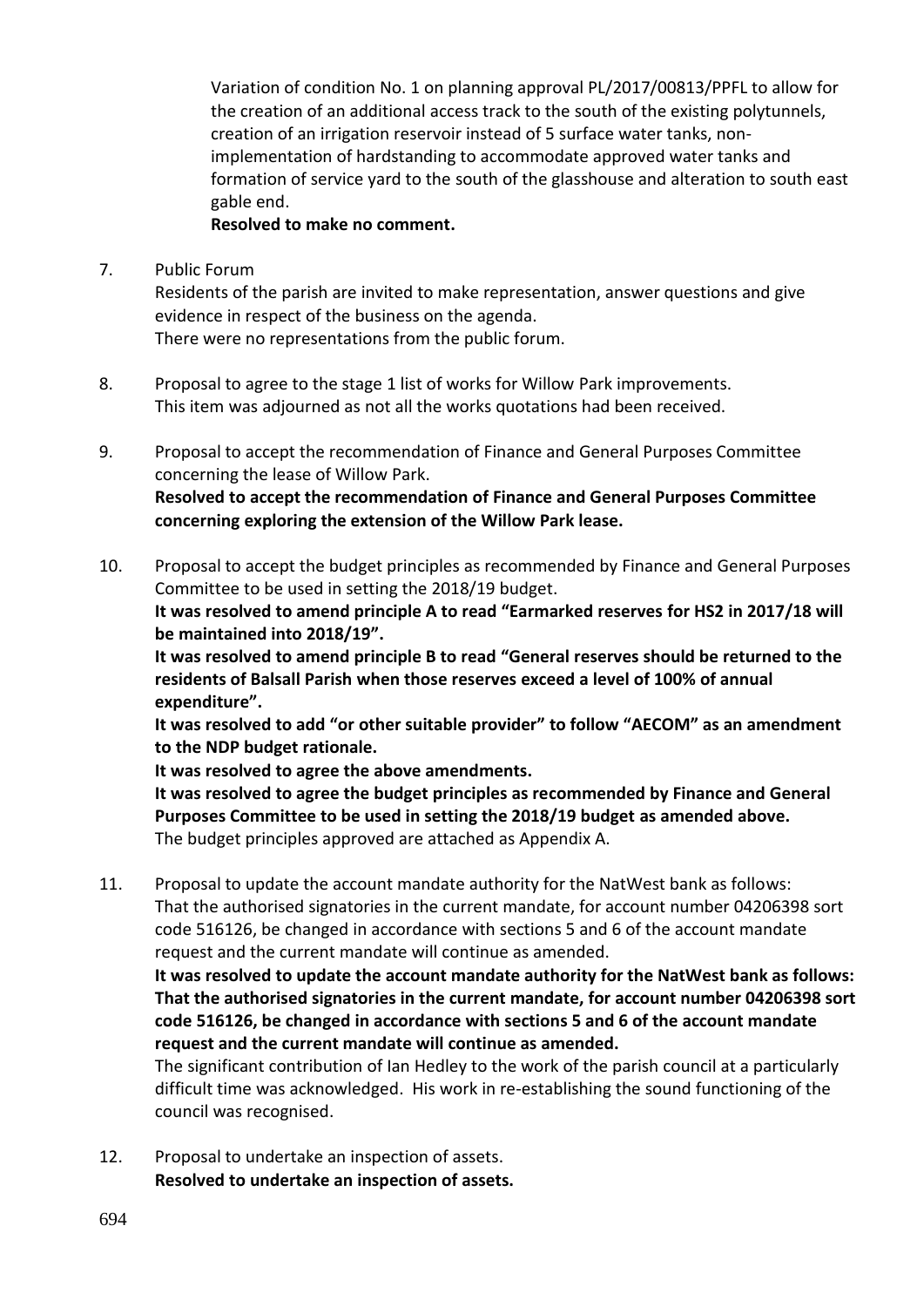- 13. **Proposal to commission Nourish Social Ltd to deliver social media services for the NDP Community Engagement and Involvement Plan stage 2.** Resolved to commission Nourish Social Ltd to deliver social media services for the NDP Community Engagement and Involvement Plan stage 2.
- 14. Proposal to accept the offer of 15 trees of native species from the Solihull Free Tree Scheme for planting and subsequent maintenance at Temple Balsall Cemetery. **Resolved to accept the offer of 15 trees of native species from the Solihull Free Tree Scheme for planting and subsequent maintenance at Temple Balsall Cemetery.**

#### 15. Correspondence

**(15.1)** Notification of formal consultation on the draft Knowle, Dorridge and Bentley Heath Neighbourhood Plan 2018-2033. The Plan has now been published for consultation by the Knowle, Dorridge and Bentley Heath Neighbourhood Forum. The consultation period runs for seven weeks from 25th November 2017 to midnight on the 12th January 2018. The draft Plan can be viewed and downloaded from the Forum's website: [www.kdbh-np.org](http://www.kdbh-np.org/) This item was noted.

**(15.2)** Notification of a residents survey currently being conducted by the Civil Aviation Authority. The deadline for responding is 5 January 2018. Residents affected by Aircraft Noise from Birmingham Airport can provide their views via the link:

<https://consultations.caa.co.uk/policy-development/aviation-noise-impacts/> This item was noted.

**(15.3)** Response from SMBC to advise that a questionnaire sent to businesses in Balsall Common centre has been sent out by the Planning Team at SMBC as part of their response to the consultation phase of the Draft Local Plan.

This item was noted.

**(15.4)** Email from Solihull SUSTAiN providing notification of Solihull Together small grants for voluntary and community organisations. [http://solihull-sustain.org.uk/services/solihull](http://solihull-sustain.org.uk/services/solihull-together-fund/)[together-fund/](http://solihull-sustain.org.uk/services/solihull-together-fund/)

This item was noted.

## **16. Date and Venue of Next Meeting:**

**Wednesday 17 January, 7.00pm in the Westlake Room, Village Hall, 112 Station Road, Balsall Common CV7 7FF**

**SIGNED ………………………………………. Mark Tattum (Chairman) DATE …………………………**